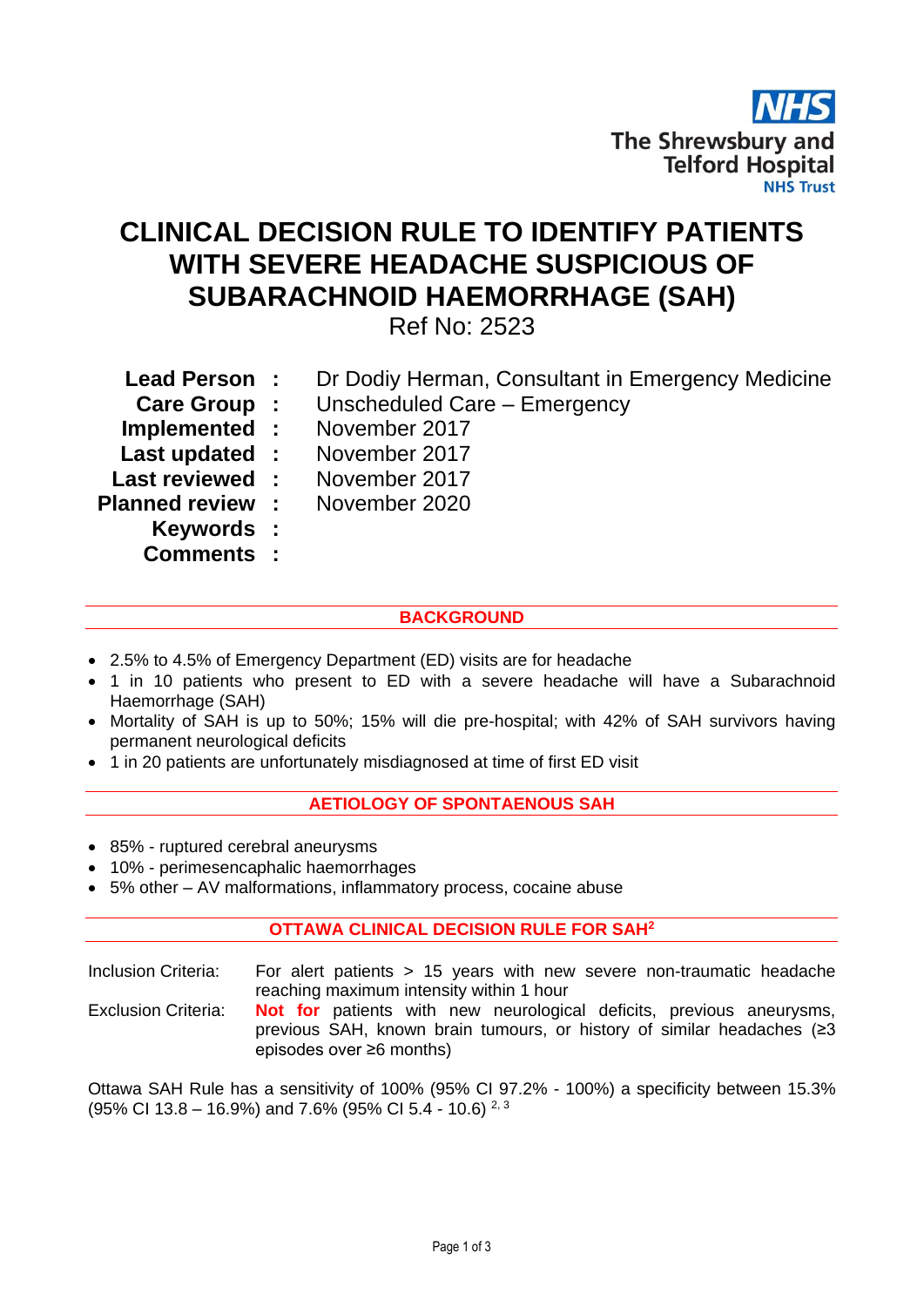

\*\* Sensitivity of a CT scan for SAH decreases after 6 hours of onset of headache but specificity remains the same<sup>1</sup>

| Time from headache<br>onset to CT Scan | Sensitivity (95% CI)      | Specificity (95% CI) |
|----------------------------------------|---------------------------|----------------------|
| $\leq 6$ hours                         | <b>100</b> (99.5 $-$ 100) | $100(97 - 100)$      |
| > 6 hours                              | $85.7(78.3 - 90.9)$       | $100(99.8-100)$      |